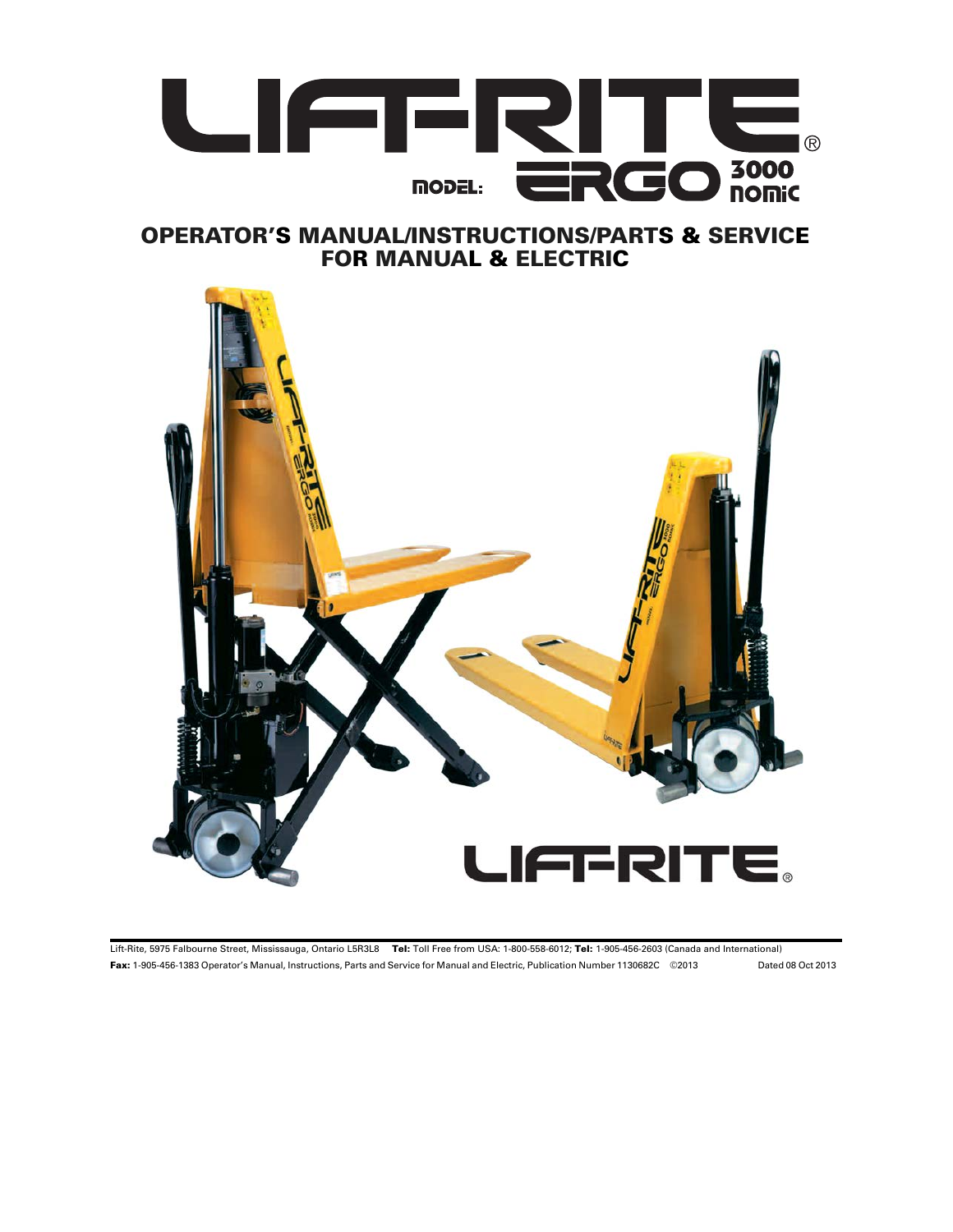This publication, 1130682C, applies to the Lift-Rite ERGO 3000 Nomic Series Hand Pallet Trucks and to all subsequent releases of this product until otherwise indicated in new editions. Changes occur periodically to the information in this publication.

To order additional copies of this manual, part number 1130682C, contact your local authorized Lift-Rite Sales and Service Center.

If you need assistance with your lift truck, contact your local authorized Lift-Rite Sales and Service Center.

To locate your Sales and Service Center, go to www.liftrite.com

©2013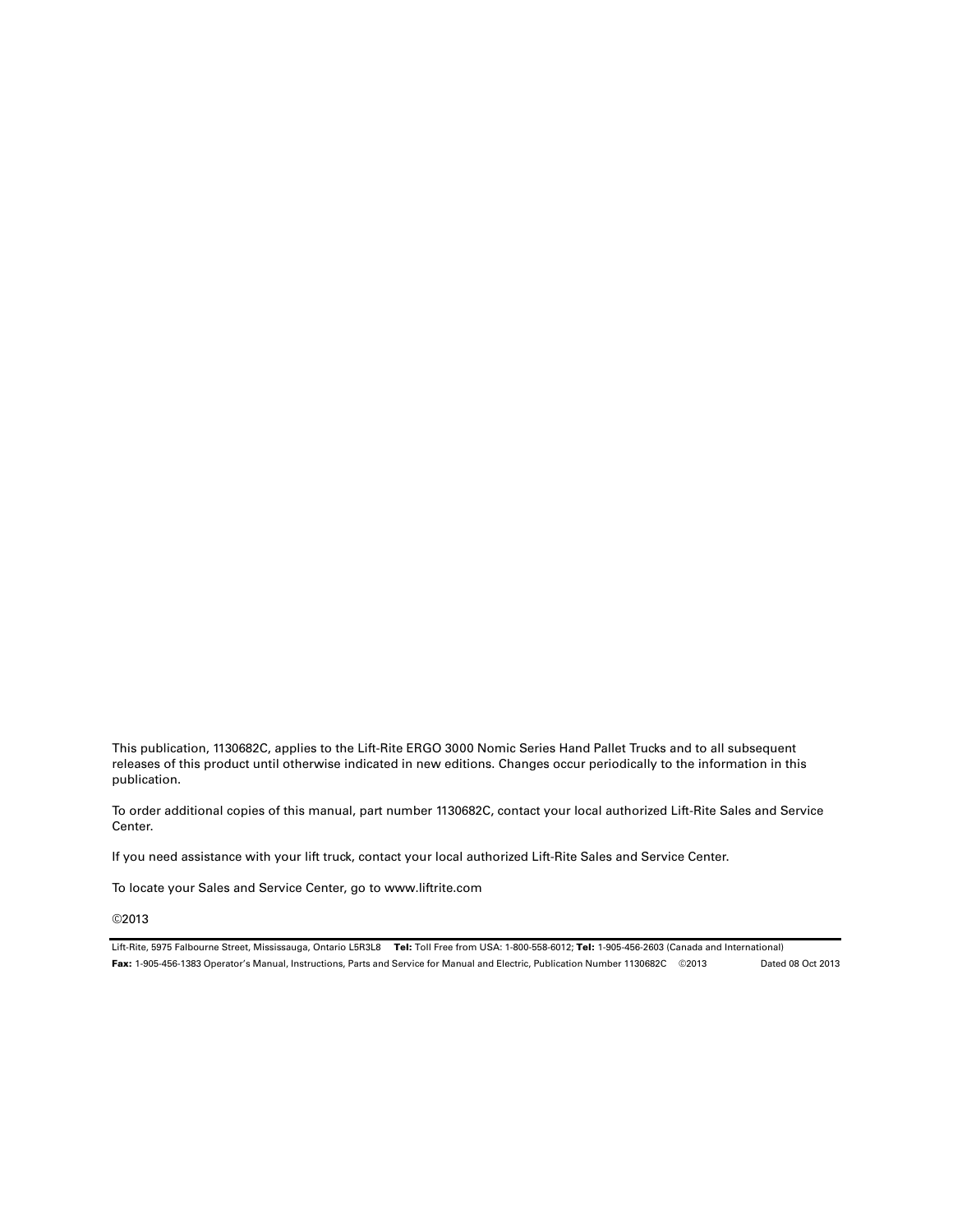

## **TABLE OF CONTENTS**

| <b>DELIVERY INSPECTION</b>                 | $\overline{2}$ |
|--------------------------------------------|----------------|
| <b>CAUTION</b>                             | 2              |
| <b>SAFETY</b>                              | 3              |
| <b>OPERATION</b>                           | 4              |
| <b>DAILY INSPECTION</b>                    | 5              |
| <b>MAINTENANCE</b>                         | 5              |
| <b>TROUBLESHOOTING</b>                     | 6              |
| <b>PARTS</b>                               | $8 - 17$       |
| Frame ● Scissor Assembly                   | $8-9$          |
| Thrust Plate ● Wheel Assembly              | $10 - 11$      |
| Pump & Handle Assembly Manual              | $12 - 13$      |
| <b>Pump &amp; Handle Assembly Electric</b> | 14-15          |
| <b>Electrical Components</b>               | 16-17          |
| <b>ERGONOMIC 3000 WARRANTY</b>             | 18             |

Lift-Rite, 5975 Falbourne Street, Mississauga, Ontario L5R3L8 **Tel:** Toll Free from USA: 1-800-558-6012; **Tel:** 1-905-456-2603 (Canada and International) Fax: 1-905-456-1383 Operator's Manual, Instructions, Parts and Service for Manual and Electric, Publication Number 1130682C ©2013 Dated 08 Oct 2013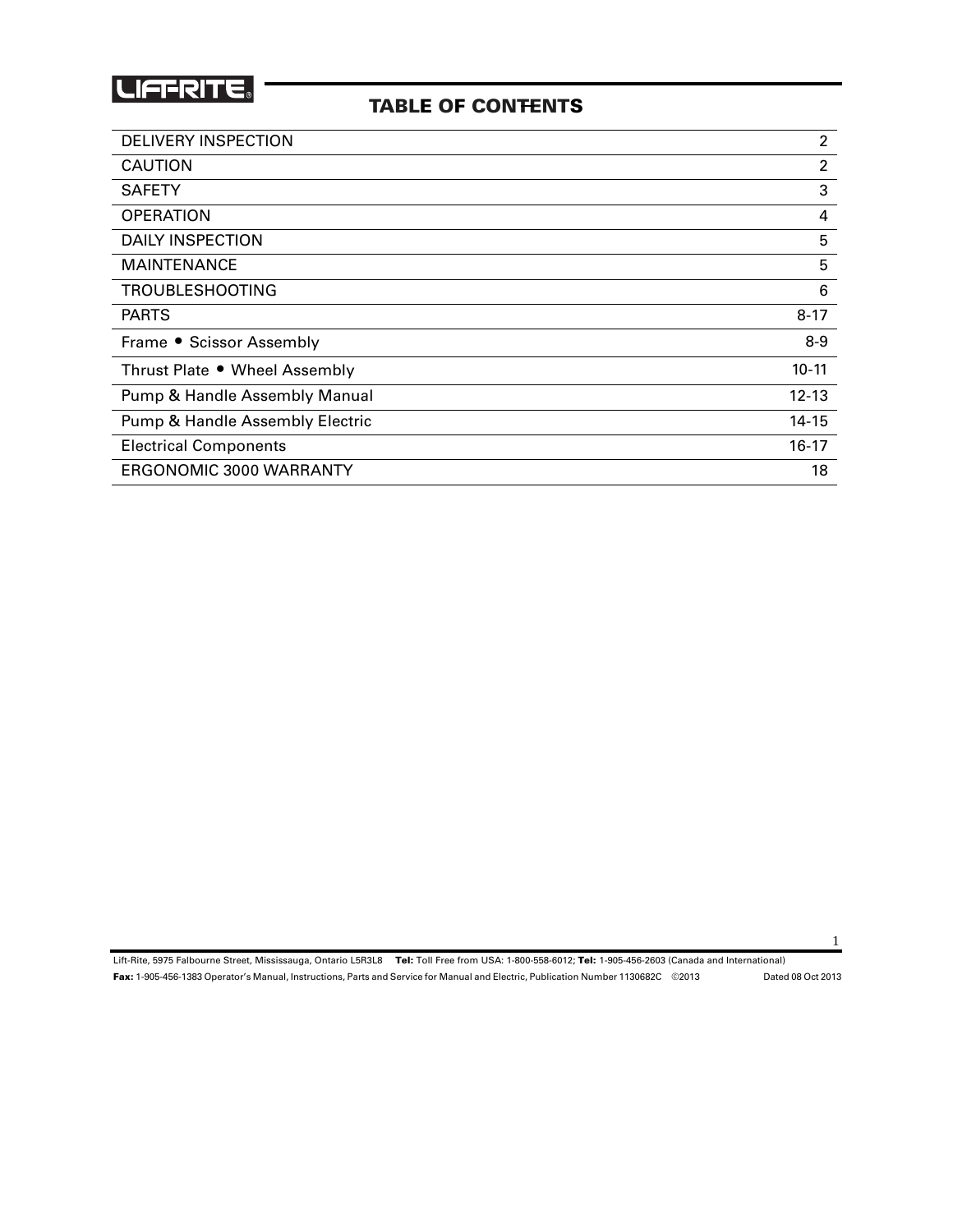



#### **SAFETY SHOES**

*Always* wear safety shoes when working with the ERGONOMIC 3000.

#### **PROTECTIVE GLASSES**

When assembling or dismantling the ERGONOMIC 3000, protective glasses *must* be worn to avoid personal injury.

#### **OPERATOR'S RESPONSIBILITY**

While operating the ERGONOMIC 3000, *always* wear safety equipment and operate in a responsible manner to ensure a safe work area.

## **DELIVERY INSPECTION**

Visually inspect ERGONOMIC 3000 frame components and hydraulic unit for damage during shipment by carrier. If damage is evident, notify delivering carrier immediately and file necessary claims. Test the manual pump of the ERGONOMIC 3000 for proper operation. **If the hydraulic pump does not respond to movement of the handle, an air lock may have developed during shipping. To remedy this, go to the user friendly TROUBLESHOOTING guide in this manual.**

## **CAUTION**



- *Always* stay within the rated capacity to ensure safe lift.
- *Always* make sure that the load is stable before moving to eliminate opportunity for load shift.
- Keep hands on inner handle during travel to protect hands from striking other objects.
- The ERGONOMIC 3000 is designed to ergonomically lift and position loads. Horseplay is *not* recommended.
- When not in use, fully lower forks to avoid injury.
- The operator *must* be familiar with the operator's instructions and warnings in this manual prior to operating this equipment.
- The operator *must* be trained in the safe operation and function of all controls prior to operating this equipment.

 $\mathcal{D}$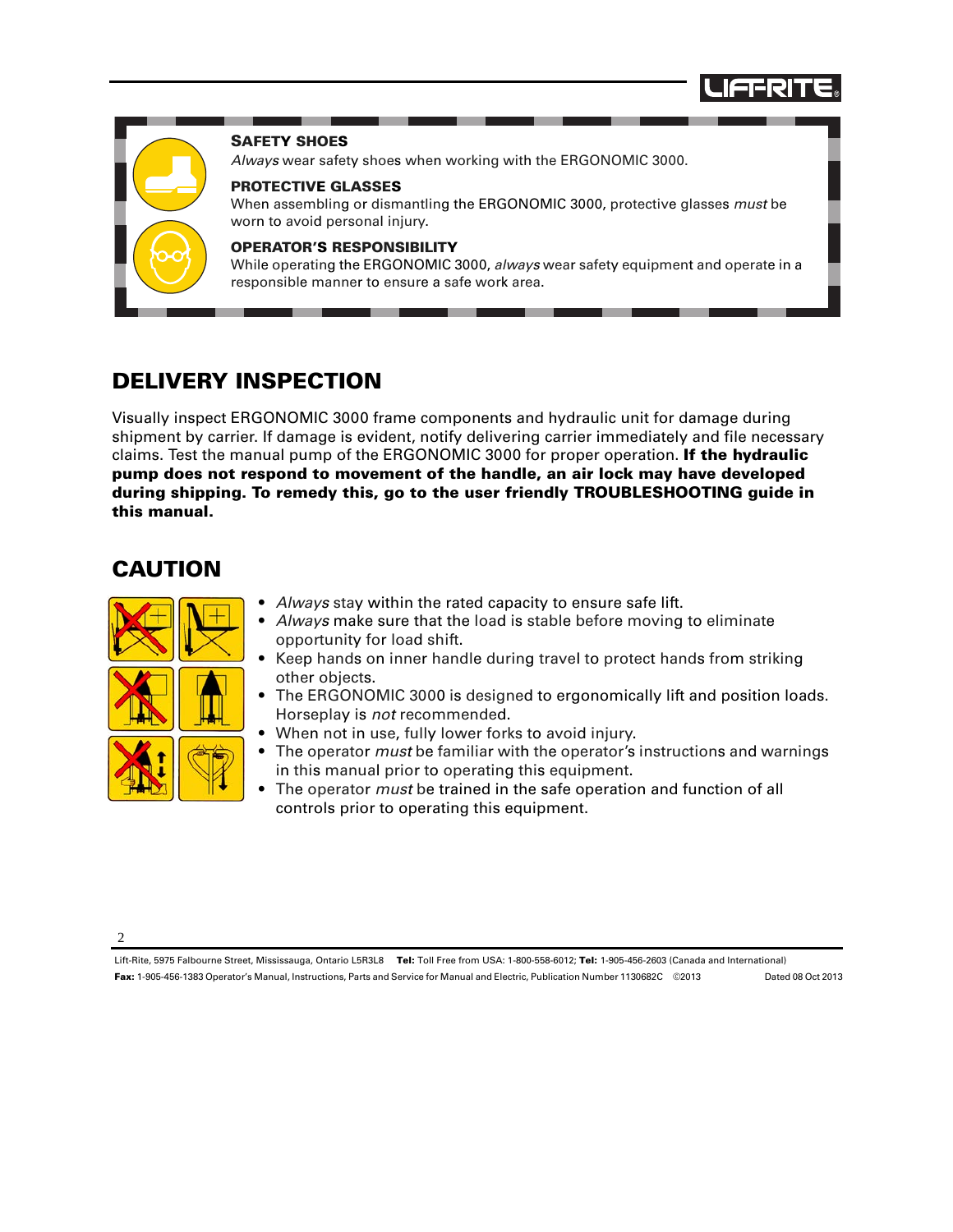## **SAFETY** *(read and understand prior to using this product)*

- Do *not* operate this ERGONOMIC 3000 truck unless you are authorized and trained to do so.
- *Never* overload your ERGONOMIC 3000 truck. Stay within its rated capacity.
- Do *not* operate this truck if damaged or not in proper working order.
- Distribute the load evenly on the forks. Do *not* concentrate loads at one point or load one fork more than the other.
- When the load impairs visibility, the ERGONOMIC 3000 truck should be pulled and not pushed.
- *Always* look where you are operating. Keep a clear view.
- Only handle loads on flat level surfaces. Do *not* use a loaded truck on inclines or declines.
- *Never* carry passengers.
- Do *not* place the center of your load beyond the load center of the ERGONOMIC 3000.
- *Never* put your feet, hands, or any other body part under the scissors or frame assembly.
- *Always* yield the right of way to pedestrians.
- Do *not* allow the ERGONOMIC 3000 to drop from one level to another. Even a drop of 1 in. (25 mm) more than doubles the effective load momentarily and results in a loading that can bend or break components.
- Move loads only with the ERGONOMIC 3000 in its lowest position.
- *Always* make sure that the load is stable before moving to eliminate the opportunity for load shift.
- Use extreme care when rounding corners. Too fast a speed could cause an ERGONOMIC 3000 truck to tip. If loaded, the load could shift and fall.
- When not in use, fully lower the forks.
- Electric ERGONOMIC 3000 must be charged in a well ventilated area. *Always* use the charger provided. *Never* use jumper cables as these can cause sparks that could ignite the explosive gases normally released by the battery during charging.
- Stabilizer engages to limit movement in raised position and should *not* be tampered with.

#### **Electric ERGONOMIC 3000**

Connect the lift plug into the battery connection on the side of the battery box and test the electric power pack by operating the raise button located near the top of the handle. If the pump fails to respond, see TROUBLESHOOTING on page 5.

#### **ERGONOMIC 3000 with Remote Control**

The hand or foot operated remote control must be plugged into the receptacle on the top of the battery box for it to operate. Operate both the raise and lower push buttons or foot pedals to ensure the remote control functions correctly.

**Note:** If you purchased an electric ERGONOMIC 3000 without the remote control option, it can be purchased separately from your Lift-Rite dealer.)

Lift-Rite, 5975 Falbourne Street, Mississauga, Ontario L5R3L8 **Tel:** Toll Free from USA: 1-800-558-6012; **Tel:** 1-905-456-2603 (Canada and International) Fax: 1-905-456-1383 Operator's Manual, Instructions, Parts and Service for Manual and Electric, Publication Number 1130682C ©2013 Dated 08 Oct 2013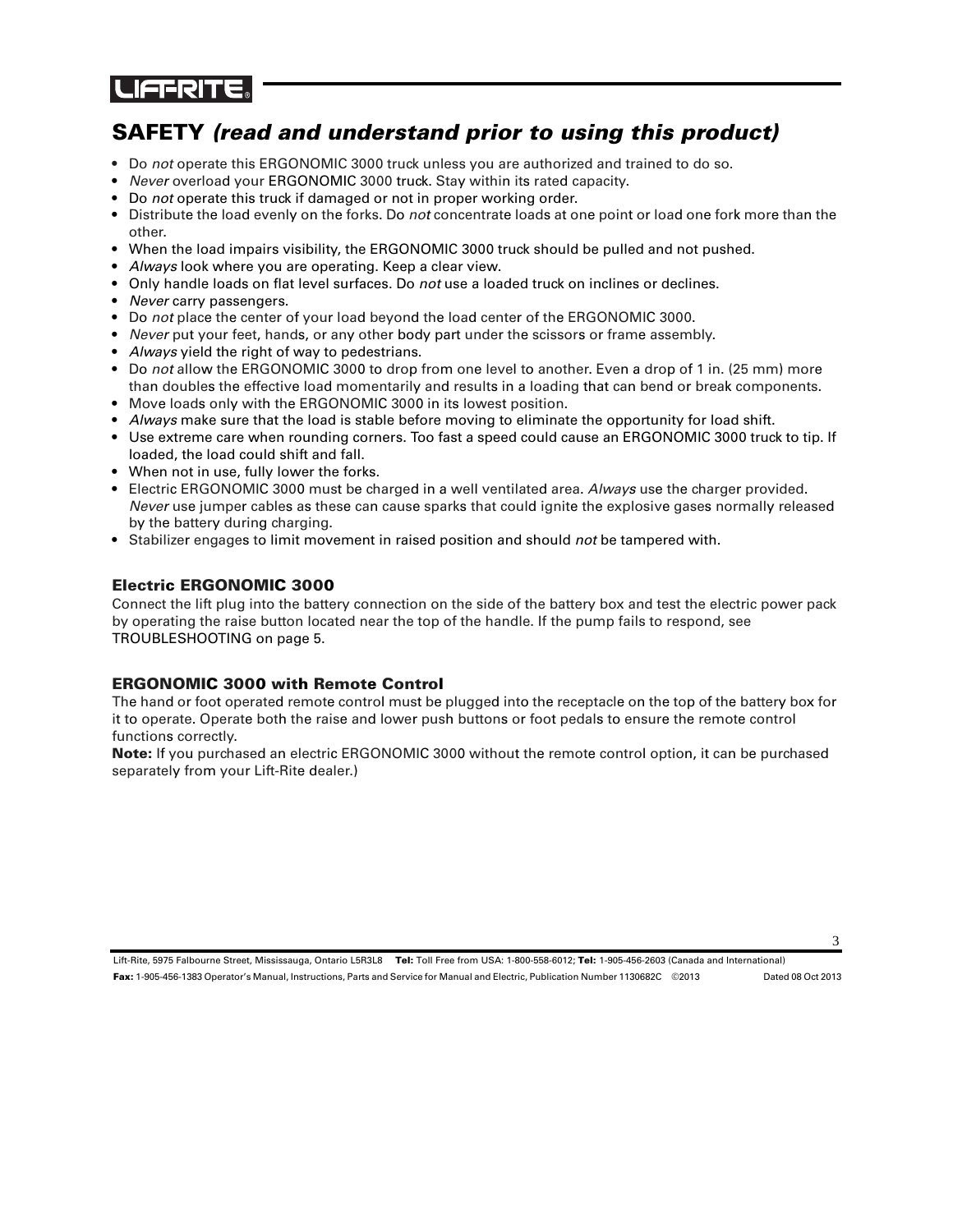

## **OPERATION**

Your ERGONOMIC 3000 has been designed to ergonomically lift and position loads, but **not** pallets. Pallets have bottom boards nailed to the stringers. These can damage your ERGONOMIC 3000 because they restrict the lifting action of the scissor legs.

The pump piston and lifting ram have a polished hard chrome finish to provide maximum seal life and minimum leakage. Do *not* allow these surfaces to be nicked or pitted by abuse. A slight oil wetting of the external parts of the pistons is normal in order to provide lubrication for the highly polished surfaces and the seals through which they pass. Do *not* be alarmed at a trace of oil even on new units.

Load Center and Load Placement (Reference Layout): All loads *must* be placed on the back of the fork nearest the operator to avoid tipping of loads (see diagram). In any case, do *not* exceed load. Load Center is indicated on the following chart.

|        | <b>Max. Load</b><br>Center (L.C.) | <b>Max. Capacity</b> |
|--------|-----------------------------------|----------------------|
| 60 in. | 30 in.                            | 2200 lbs.            |
| 48 in. | 24 in.                            | 3000 lbs.            |
| 42 in. | 21 in.                            | 3000 lbs.            |
| 36 in. | 18 in.                            | 3000 lbs.            |



**Neutral Position:** A gentle pull on the handle engages the neutral position and the handle can be moved without lifting of the forks. This enables you to move the ERGONOMIC 3000 from one place to another without activating the pump.

**Manual Lifting:** To raise the ERGONOMIC 3000 manually, pump the handle. Your ERGONOMIC 3000 has an automatic neutral sensor that activates the pump cylinder when pumping action is detected.

**Lowering:** To lower the ERGONOMIC 3000, pull on the fingertip control lever. By varying the position of the lever, you can control the lowering speed.

**Electric Lifting:** Raise the ERGONOMIC 3000 by pressing and holding the raise button located on the handle. To lower the ERGONOMIC 3000, pull on the fingertip control lever. By varying the position of the lever, you can control the lowering speed. If your battery becomes discharged before you finish your work, you can operate an electric ERGONOMIC 3000 manually as described above.

**Remote Control:** The remote control hand or foot operator *must* be plugged into the receptacle on the top of the battery box. The raise and lower buttons or pedals will now operate the ERGONOMIC 3000 as indicated.

4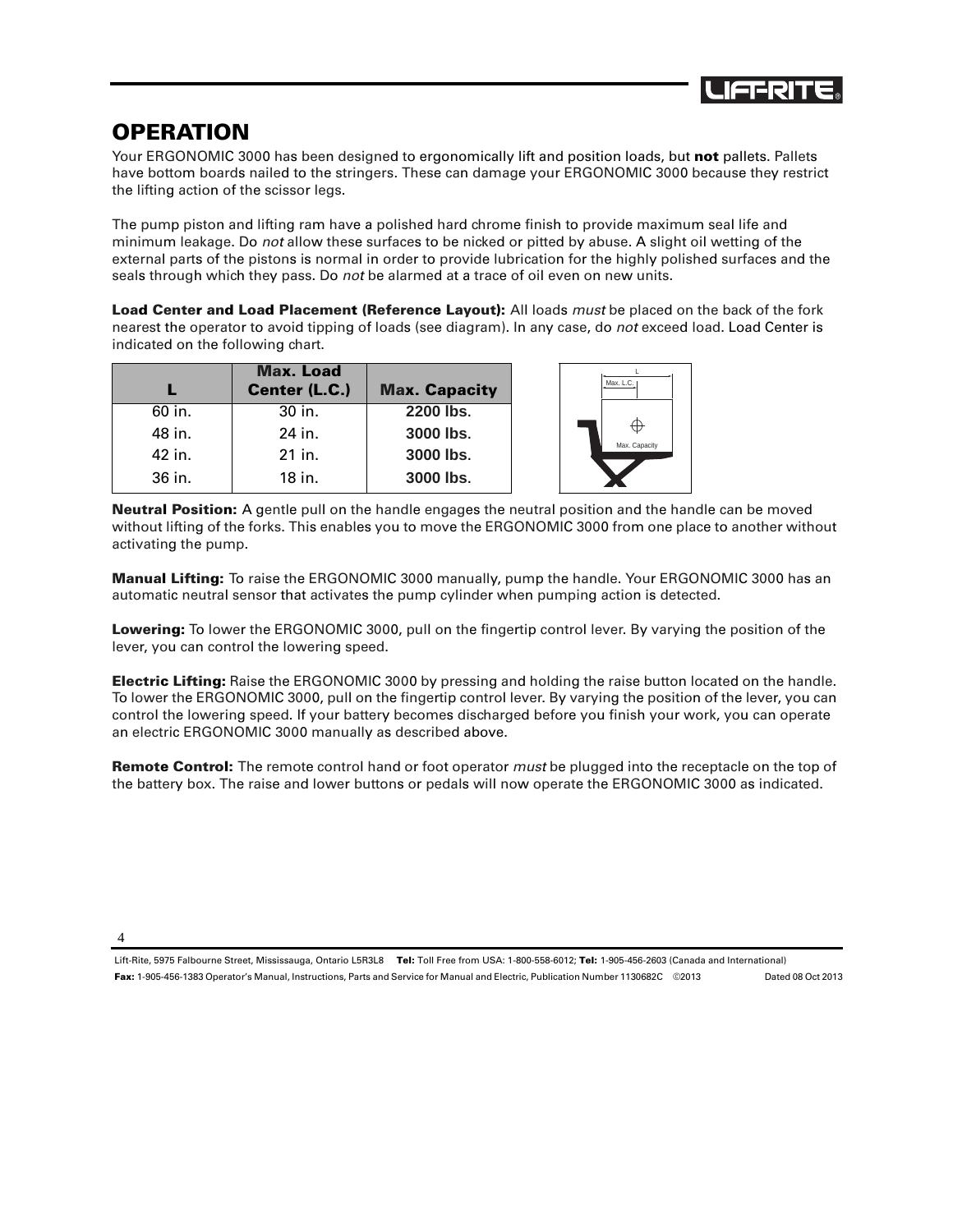

## **OPERATION (CONT.)**

**Charging the 12 Volt Battery:** Move your ERGONOMIC 3000 to a well ventilated area. Raise the ERGONOMIC 3000 manually and unwind the AC plug from the tie-down inside the bulkhead. Lower the ERGONOMIC 3000 completely and disconnect the lift plug from the battery connector (located on the side of the battery box). Insert the charge plug into the battery connector. The lights on the battery charger will indicate the current battery condition. Plug the AC plug into a 110 volt, 60 Hz receptacle. When your battery is fully charged, unplug the AC plug from its receptacle, then disconnect the charger plug from the battery plug and reinsert the lift plug. Carefully raise the ERGONOMIC 3000 and secure the AC cord and the charger plug to the respective tie-downs inside the bulkhead.

**Store the charger power cord in the bracket at all times.**

**Electric hazard can occur if the plug comes in contact with the battery.**

## **DAILY CHECKLIST**

| <b>CHECK</b><br><b>POINTS</b> | <b>Steering</b>         | <b>Hydraulic</b><br><b>System</b>             | <b>Wheels</b>                                          | <b>Chassis/</b><br><b>Handle</b>                | Lifting/<br><b>Lowering</b>                                               | <b>Labels</b>             | <b>Batteries (if</b><br>equipped)                                                                       |
|-------------------------------|-------------------------|-----------------------------------------------|--------------------------------------------------------|-------------------------------------------------|---------------------------------------------------------------------------|---------------------------|---------------------------------------------------------------------------------------------------------|
| <b>ACTION</b>                 | Check full<br>rotation. | Check for<br>excessive<br>oil on<br>exterior. | Check for<br>wear,<br>damage,<br>and remove<br>debris. | Check for<br>damage<br>and<br>remove<br>debris. | Check for<br>manual<br>function<br>and electric<br>lift (if<br>equipped). | Check for<br>readability. | Check for<br>correct<br>voltage and<br>weight, no<br>leakage, and<br>battery<br>disconnect<br>function. |

## **MAINTENANCE**

**Lubrication:** All pivot points in the ERGONOMIC 3000 are equipped with permanently lubricated bushings and bearings. To increase bearing life, it is recommended that a few drops of light machine oil be applied at each pivot point every 6 months. The main bearing in the thrust plate is equipped with a grease zerk. This should be greased every 6 months.

**Hydraulic System:** Your hydraulic system is maintenance free. Do *not* add hydraulic oil unless there is, or has been, a leak. Use Sunoco Sunvis 832 oil or equal. Other oils, fluids, or solvents may damage your hydraulic system. With the ERGONOMIC 3000 in its lowered position, fill the reservoir through the oil plug hole until the oil is even with the plug hole.

**Battery (12 Volt):** Keep the battery water level 1/2 in. (13 mm) above the plates at all times. If it becomes necessary to add water, use only distilled water. If you suspect that your battery is not charging fully, you can check your battery acid using a hydrometer. A fully charged battery reads between 1270 and 1275.

Lift-Rite, 5975 Falbourne Street, Mississauga, Ontario L5R3L8 **Tel:** Toll Free from USA: 1-800-558-6012; **Tel:** 1-905-456-2603 (Canada and International) Fax: 1-905-456-1383 Operator's Manual, Instructions, Parts and Service for Manual and Electric, Publication Number 1130682C ©2013 Dated 08 Oct 2013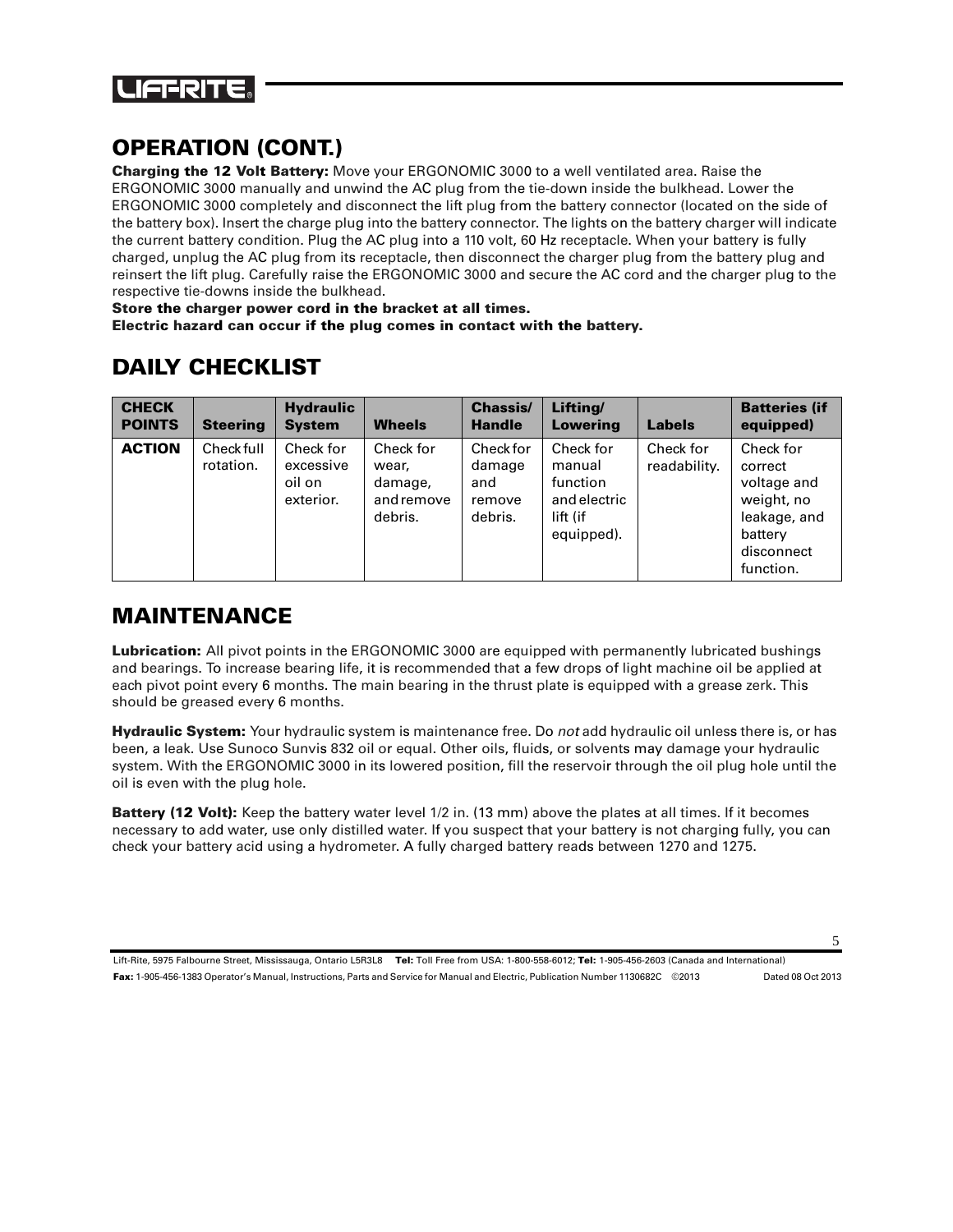

## **TROUBLESHOOTING**

#### **Manual Pump Fails to Raise ERGONOMIC 3000**

Please make sure to pump the handle at a speed quick enough to overcome the manual pump neutral position.There may be an air lock in the hydraulic system. Pull the control lever and operate the pump several times. Operate the pump normally to raise ERGONOMIC 3000. Check to see if the release lever on the pump base moves freely. Loosen the high pressure adjusting screw (item #21 on page 12). Operate the pump several times, then tighten the high pressure screw. A small amount may leak from the screw while it is loose.

#### **ERGONOMIC 3000 Fails to Raise Completely**

Check scissor legs and floor for obstructions. Check for proper hydraulic fluid level and look for signs of an oil leak.

#### **Electric ERGONOMIC 3000 Does Not Respond to Raise Button**

Check the battery connection to make sure that it is plugged in. If the ERGONOMIC 3000 has been idle for a long period of time, the battery may have become discharged. Connect the charger as described under OPERATION on page 4, and make sure that the battery is fully charged. Check all electrical connections.

#### **Optional Remote Control Will Not Lower**

Check to make sure that the remote control is plugged in. Check for damage to the hydraulic power pack. The solenoid may be damaged and may need to be replaced.

#### **Neutral Position**

If the pump has no neutral position, turn the neutral valve (item #23 on page 12 or 14) clockwise until the desired neutral action is achieved. If the pump does not engage quick enough, turn the neutral valve (item #23 on page 12 or 14) counterclockwise until the pump action is satisfactory.

#### **FOR THESE AND ALL OTHER TROUBLESHOOTING QUESTIONS, PLEASE CONTACT YOUR LOCAL AUTHORIZED LIFT-RITE DEALER.**

6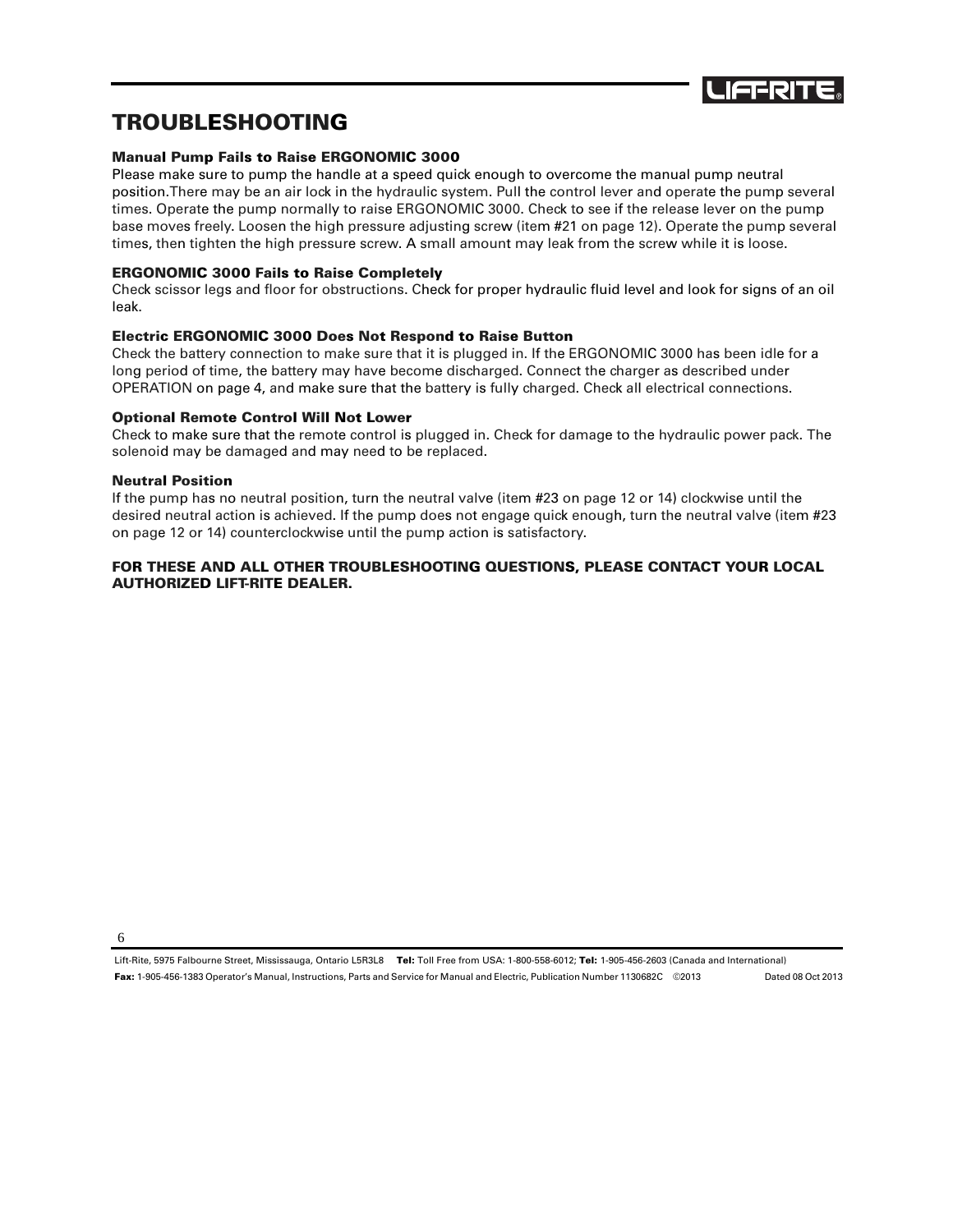

### **THIS PAGE LEFT BLANK INTENTIONALLY**

Lift-Rite, 5975 Falbourne Street, Mississauga, Ontario L5R3L8 **Tel:** Toll Free from USA: 1-800-558-6012; **Tel:** 1-905-456-2603 (Canada and International) Fax: 1-905-456-1383 Operator's Manual, Instructions, Parts and Service for Manual and Electric, Publication Number 1130682C ©2013 Dated 08 Oct 2013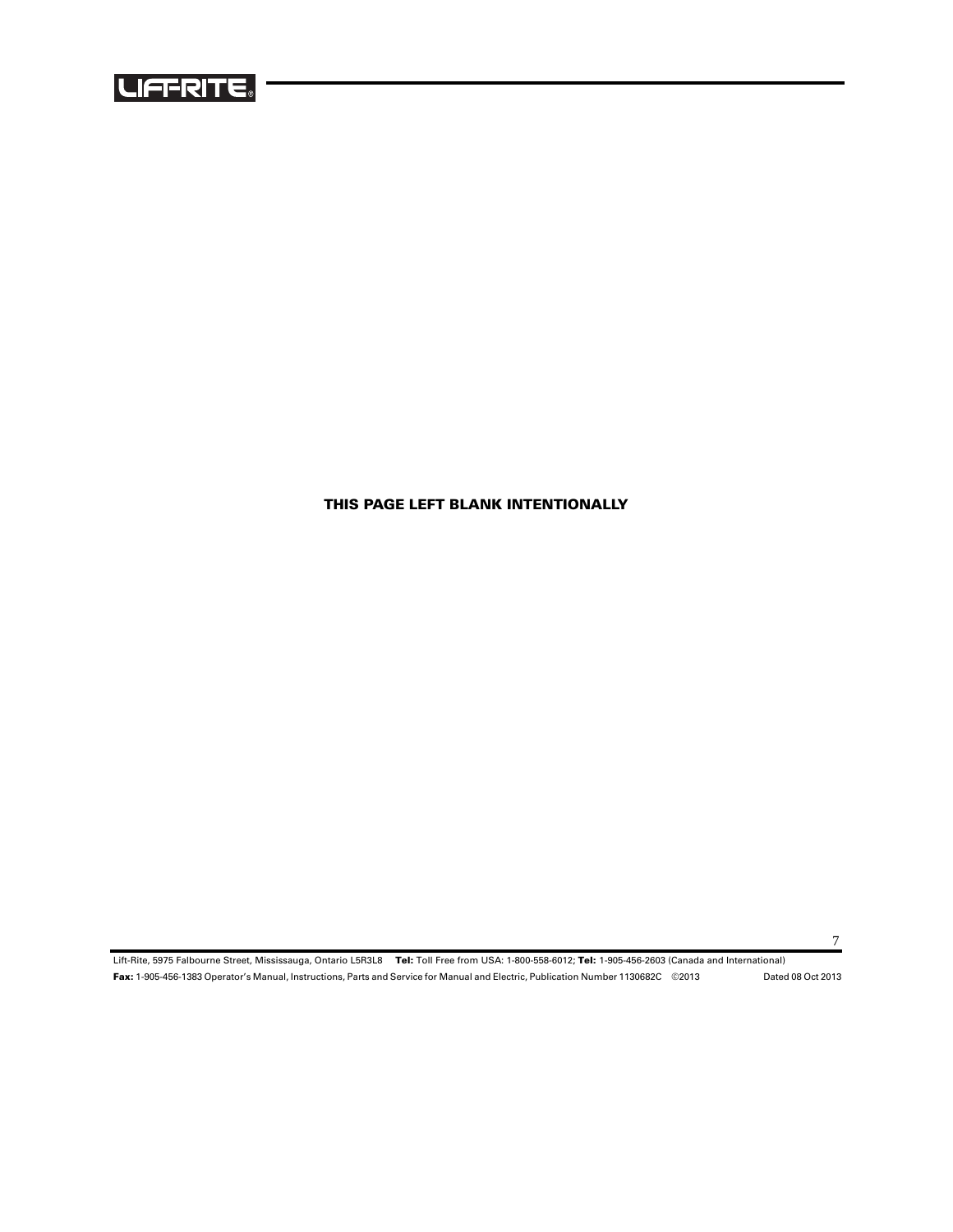**LIFT-RITE** 

## **FRAME • SCISSOR ASSEMBLY**

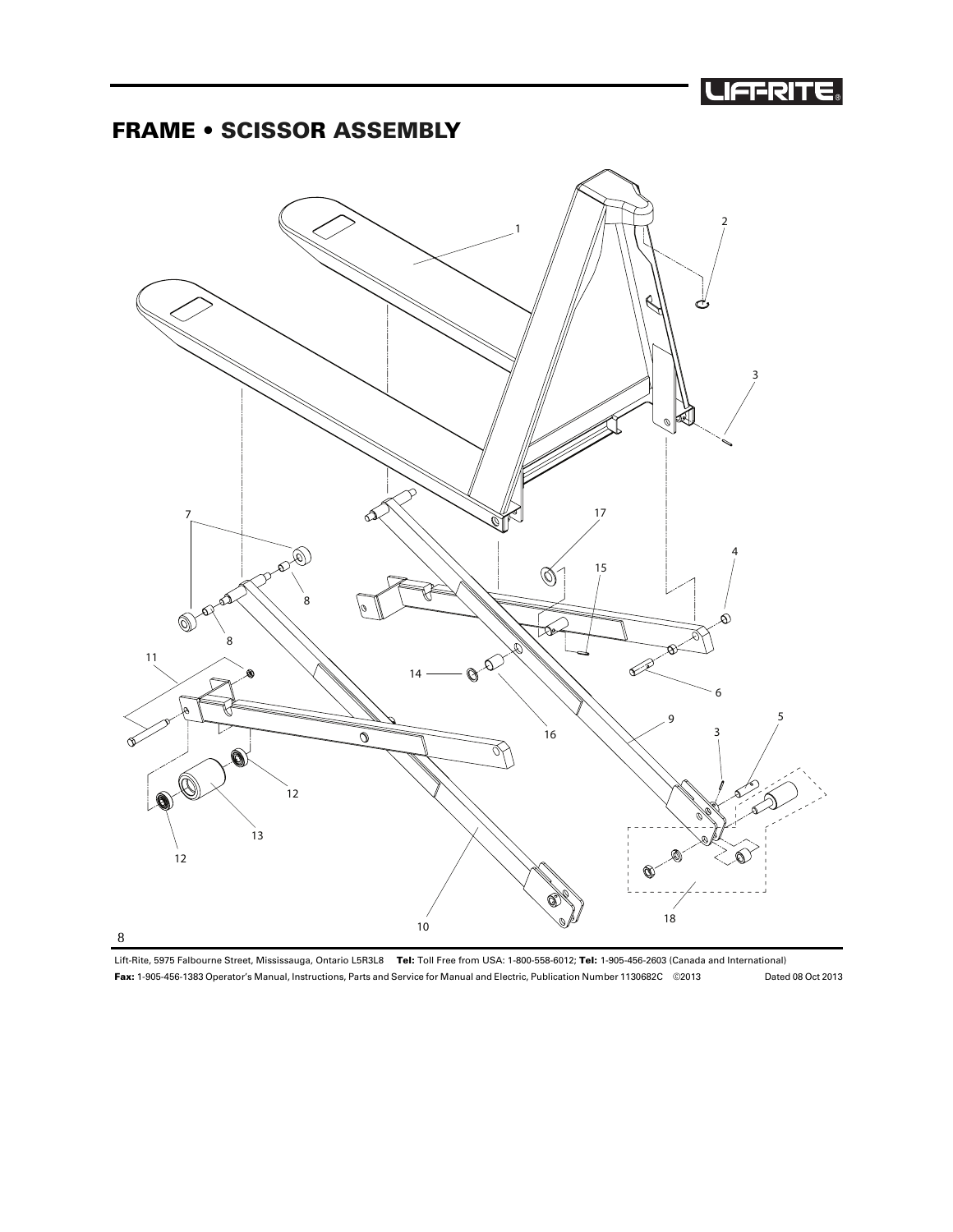## **LIFFRITE**

| Item No.       | <b>Description</b>           | <b>Part Number</b> | <b>Quantity</b> |
|----------------|------------------------------|--------------------|-----------------|
| 1              | 27 x 48 CHASSIS              | PR-8021A48         | 1               |
|                | 20.5 X 48 CHASSIS            | PR-8021B48         | $\mathbf{1}$    |
| 2              | <b>SNAP RING</b>             | PL-20232           | 1               |
| 3              | <b>SPLIT PIN</b>             | PL-10269           | $\overline{4}$  |
| $\overline{4}$ | <b>BUSHING</b>               | PL-10203A          | 4               |
| 5              | <b>INNER LEG CLEVIS PIN</b>  | PR-8012/8013       | $\overline{2}$  |
| 6              | <b>OUTER LEG CLEVIS PIN</b>  | PR-8012/8013       | $\overline{2}$  |
| $\overline{7}$ | <b>FORK ROLLER W/BUSHING</b> | PR-8007            | $\overline{4}$  |
| 8              | <b>BUSHING</b>               | PR-8007A           | 4               |
| 9              | 48 IN. LEG ASSEMBLY RIGHT    | 1125955/           | $\mathbf{1}$    |
| 10             | 48 IN. LEG ASSEMBLY LEFT     | 1125956/           | 1               |
| 11             | <b>AXLE ASSEMBLY</b>         | PL-20215-I         | $\overline{2}$  |
| 12             | <b>BEARING</b>               | PL-20214           | 4               |
| 13             | NYLON ROLLER COMPLETE        | PL-20210BN-B       | $\overline{2}$  |
|                | POLY ROLLER COMPLETE         | 167609             | $\overline{2}$  |
|                | STEEL ROLLER COMPLETE        | PL-20210S-BRG      | $\overline{2}$  |
| 14             | <b>WASHER</b>                | PL-10239           | 4               |
| 15             | <b>SPLIT PIN</b>             | PL-10242           | $\overline{2}$  |
| 16             | <b>BUSHING</b>               | PR-8516            | 4               |
| 17             | <b>WASHER</b>                | PL-10241           | $\overline{2}$  |
| 18             | STABILIZER ASSEMBLY          | PR-8010            | $\overline{2}$  |

Lift-Rite, 5975 Falbourne Street, Mississauga, Ontario L5R3L8 **Tel:** Toll Free from USA: 1-800-558-6012; **Tel:** 1-905-456-2603 (Canada and International) Fax: 1-905-456-1383 Operator's Manual, Instructions, Parts and Service for Manual and Electric, Publication Number 1130682C ©2013 Dated 08 Oct 2013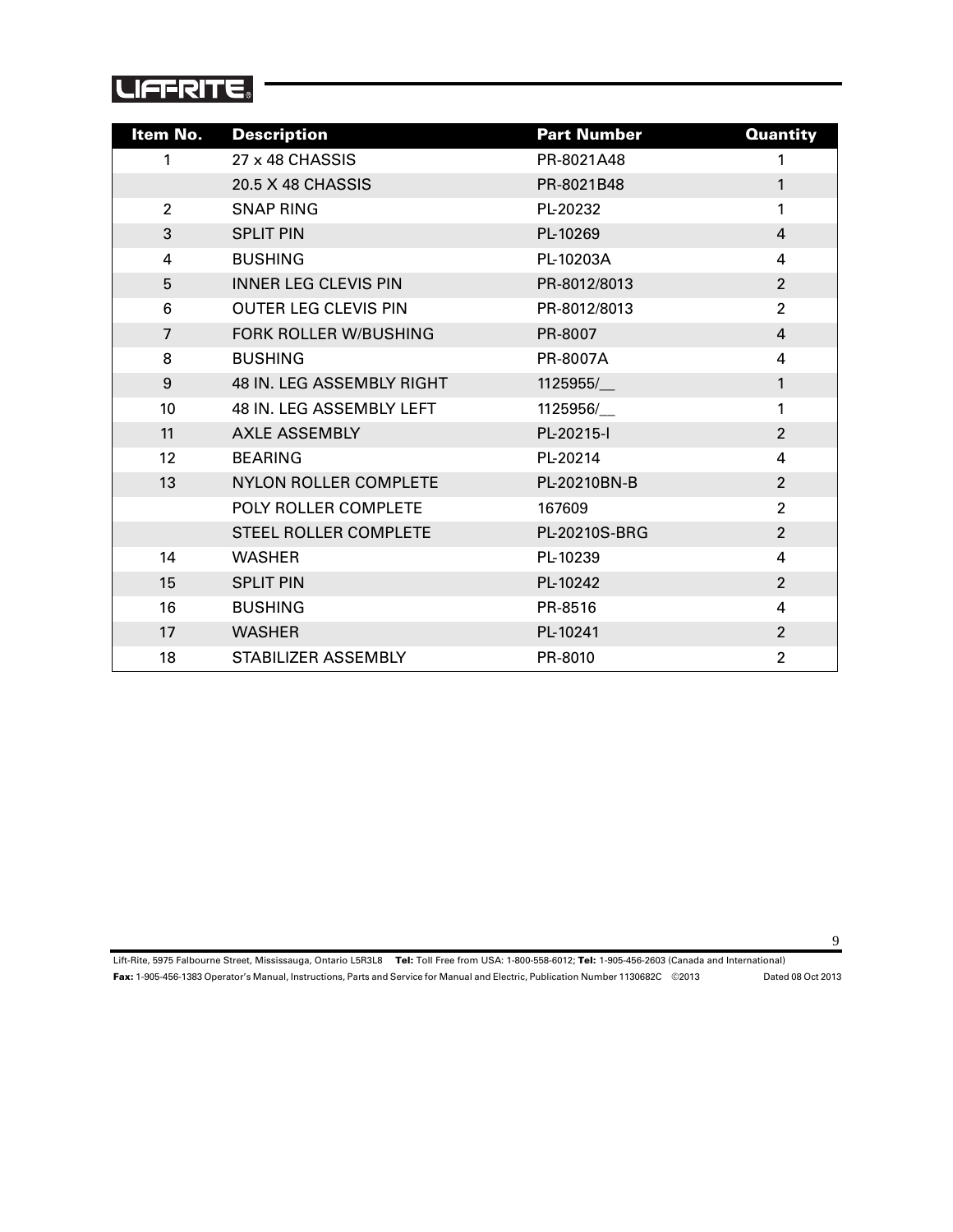LIFFRIT ٣,

## **THRUST PLATE • WHEEL ASSEMBLY**

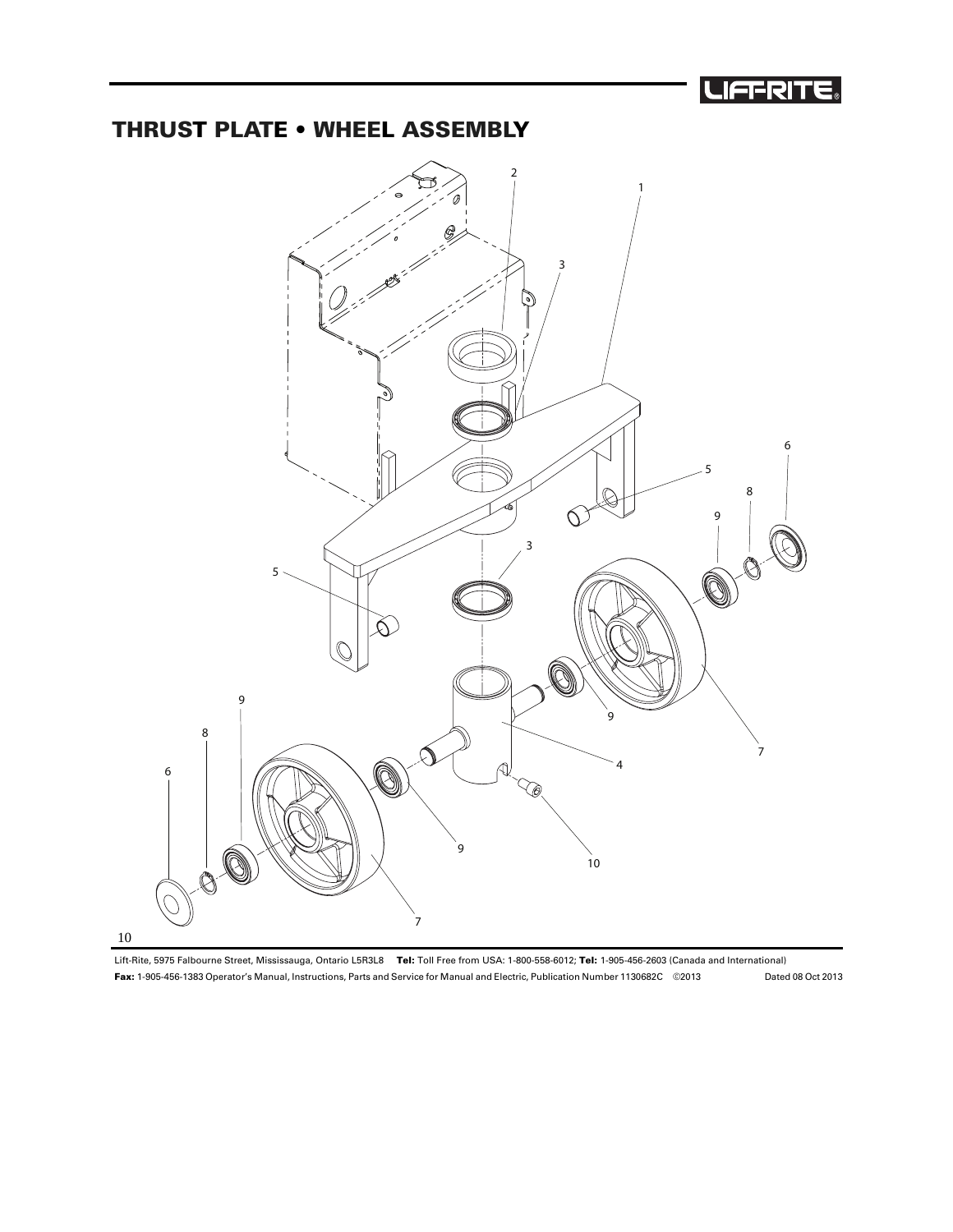## LIFFRITE

| Item No.       | <b>Description</b>                     | <b>Part Number</b> | <b>Quantity</b> |
|----------------|----------------------------------------|--------------------|-----------------|
| 1              | 27 IN. THRUST PLATE - MANUAL MODEL     | PR-8024A           | 1               |
|                | 27 IN. THRUST PLATE - ELECTRIC MODEL   | 1130181/001        | 1               |
|                | 20.5 IN. THRUST PLATE - MANUAL MODEL   | PR-8024B           | 1               |
|                | 20.5 IN. THRUST PLATE - ELECTRIC MODEL | 1130181/002        |                 |
| $\mathfrak{p}$ | PUMP COLLAR                            | AR-8030            | 1               |
| 3              | THRUST PLATE BEARING                   | PR-8512            | $\overline{2}$  |
| 4              | <b>WHEEL MOUNT</b>                     | PR-8031A           | 1               |
| 5              | <b>BUSHING</b>                         | PL-10203           | $\overline{2}$  |
| 6              | <b>HUB CAP</b>                         | PL-10236C          | $\overline{2}$  |
| $\overline{7}$ | <b>STEER WHEEL</b>                     |                    |                 |
|                | <b>NYLON</b>                           | PL-20236BN-B       | $\mathfrak{p}$  |
|                | <b>POLY</b>                            | PL-20236B-B        | $\overline{2}$  |
|                | <b>STEEL</b>                           | PL-10236BS-BRG     | $\overline{2}$  |
| 8              | <b>SNAP RING</b>                       | PL-10237           | $\overline{2}$  |
| 9              | <b>BEARING</b>                         | PL-10238D          | 4               |
| 10             | SOCKET HEAD CAP SCREW                  | PR-8518            | $\overline{2}$  |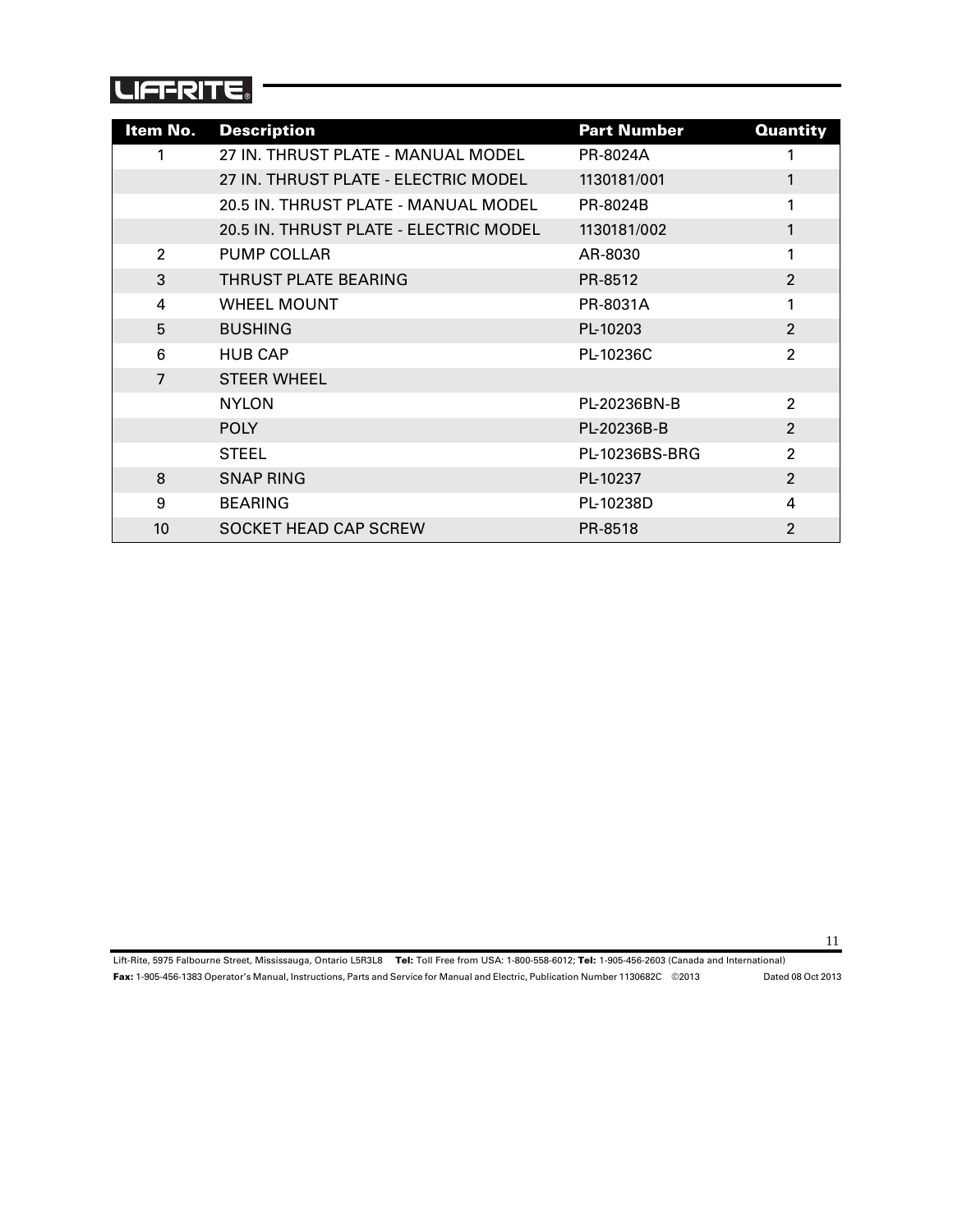LIFFRI

## **PUMP & HANDLE ASSEMBLY MANUAL**



Lift-Rite, 5975 Falbourne Street, Mississauga, Ontario L5R3L8 **Tel:** Toll Free from USA: 1-800-558-6012; **Tel:** 1-905-456-2603 (Canada and International) Fax: 1-905-456-1383 Operator's Manual, Instructions, Parts and Service for Manual and Electric, Publication Number 1130682C ©2013 Dated 08 Oct 2013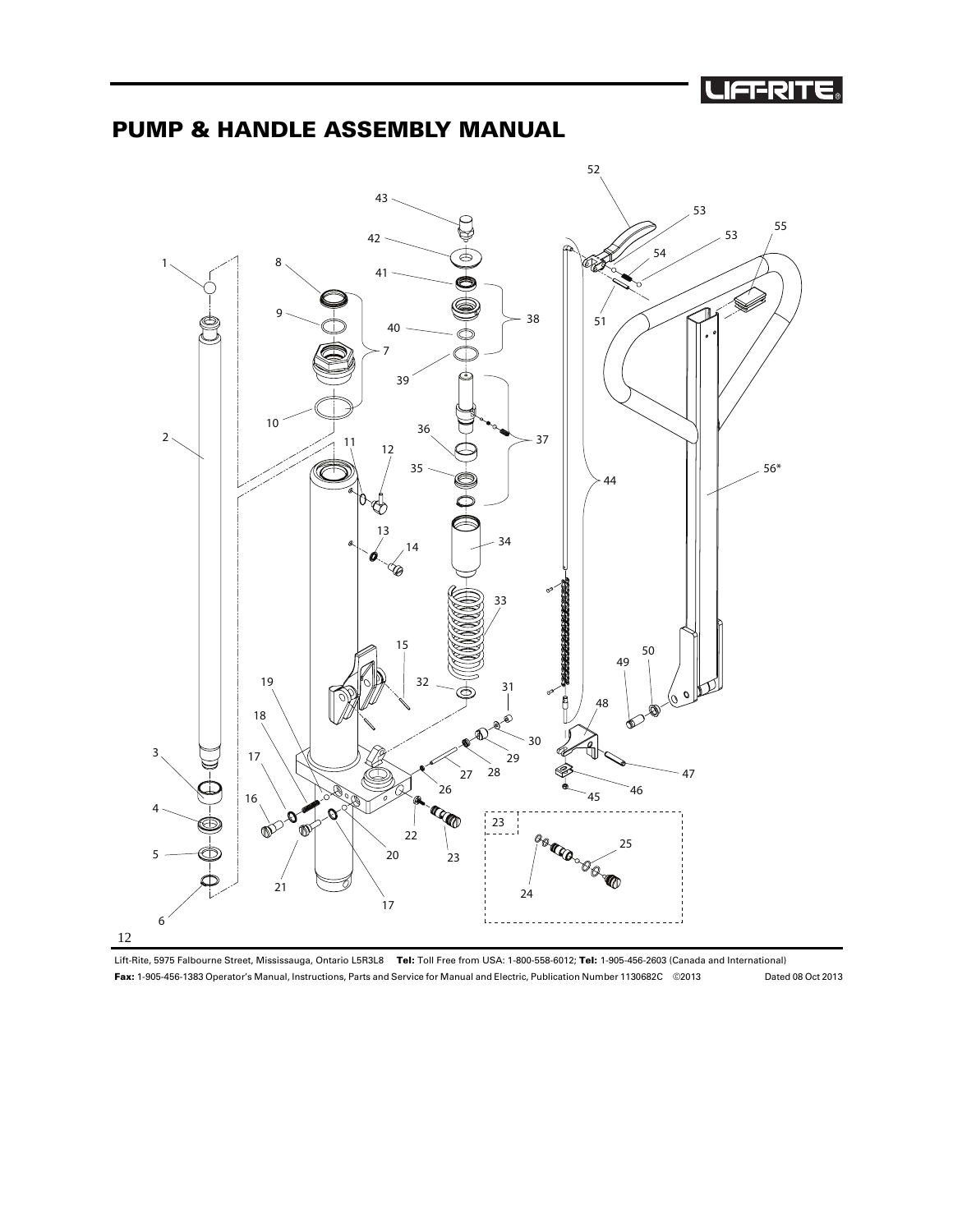| LIFFRITE       |                                           |                     |                              |
|----------------|-------------------------------------------|---------------------|------------------------------|
| Item No.       | <b>Description</b>                        | <b>Part Number</b>  | <b>Quantity</b>              |
| 1              | <b>BALL</b>                               | PL-10244            | 1                            |
| $\overline{2}$ | <b>PISTON</b>                             | PR-8530A            | $\mathbf{1}$                 |
| 3              | <b>BUSHING</b>                            | PR-8538             | 1                            |
| $\overline{4}$ | <b>SEAL</b>                               | PR-8539             | $\mathbf{1}$                 |
| 5              | <b>RING</b>                               | PR-8540             | $\mathbf{1}$                 |
| 6              | <b>LOCK RING</b>                          | PR-8541             | $\mathbf{1}$                 |
| 7              | TOP NUT COMPLETE                          | PR-8529             | $\mathbf{1}$                 |
| 8              | <b>WIPER SEAL</b>                         | PR-8529A            | $\mathbf{1}$                 |
| 9              | O-RING                                    | PR-8529B            | $\mathbf{1}$                 |
| 10             | O-RING                                    | PR-8529C            | $\mathbf{1}$                 |
| 11             | <b>SEALON</b>                             | PR-8582A            | $\mathbf{1}$                 |
| 12             | <b>BREATHER</b>                           | PR-8582             | $\mathbf{1}$                 |
| 13             | <b>SEALON</b>                             | PR-8528             | $\mathbf{1}$                 |
| 14             | <b>FILLER SCREW</b>                       | PR-8527             | $\mathbf{1}$                 |
| 15             | <b>SPLIT PIN</b>                          | PL-20274S           | $\overline{2}$               |
| 16             | <b>ADJUSTING SCREW</b>                    | PR-8542             | $\mathbf{1}$                 |
| 17             | <b>WASHER</b>                             | PR-8543             | $\overline{2}$               |
| 18             | <b>SPRING</b>                             | PR-8544             | $\mathbf{1}$                 |
| 19             | 8 mm BALL                                 | PR-8545             | $\mathbf{1}$                 |
| 20             | 9 mm BALL                                 | PR-8546             | $\mathbf{1}$                 |
| 21<br>22       | ADJUSTING SCREW                           | PR-8547             | $\mathbf{1}$<br>$\mathbf{1}$ |
| 23             | <b>VALVE SEAT</b><br><b>NEUTRAL VALVE</b> | PR-8549<br>PR-8548  | $\mathbf{1}$                 |
| 24             | O-RING                                    | PR-8548B            | $\overline{2}$               |
| 25             | O-RING                                    | PR-8548A            | $\overline{2}$               |
| 26             | O-RING                                    | PR-8551             | $\mathbf{1}$                 |
| 27             | PIN                                       | PR-8554             | $\mathbf{1}$                 |
| 28             | U-RING                                    | PR-8552             | $\mathbf{1}$                 |
| 29             | <b>VALVE SCREW</b>                        | PR-8553             | $\mathbf{1}$                 |
| 30             | <b>WASHER</b>                             | PR-8555             | $\mathbf{1}$                 |
| 31             | <b>BUSHING</b>                            | PR-8556             | $\mathbf{1}$                 |
| 32             | <b>WASHER</b>                             | PR-8537             | $\mathbf{1}$                 |
| 33             | <b>SPRING</b>                             | PR-8533             | $\mathbf{1}$                 |
| 34             | <b>PUMP CYLINDER</b>                      | PR-8536             | $\mathbf{1}$                 |
| 35             | U-CUP                                     | PR-8534B            | $\mathbf{1}$                 |
| 36             | <b>RING</b>                               | PR-8534A            | $\mathbf{1}$                 |
| 37             | <b>COMPLETE QUICK LIFT PISTON</b>         | PR-8534             | 1                            |
| 38             | <b>COMPLETE UNION NUT</b>                 | PR-8535             | $\mathbf{1}$                 |
| 39             | UNION NUT O-RING (THREAD)                 | PR-8535C            | $\mathbf{1}$                 |
| 40             | UNION NUT O-RING                          | PR-8535B            | $\mathbf{1}$                 |
| 41             | UNION NUT SEAL                            | PR-8535A            | $\mathbf{1}$                 |
| 42             | <b>WASHER</b>                             | PR-8532             | $\mathbf{1}$                 |
| 43             | <b>TOP SCREW</b>                          | PR-8531             | $\mathbf{1}$                 |
| 44             | <b>CONTROL ROD COMPLETE</b>               | PR-20274ACM         | $\mathbf{1}$                 |
| 45<br>46       | <b>LOCK NUT</b><br><b>LEVER CLIP</b>      | PL-90571<br>PR-8519 | $\mathbf{1}$<br>$\mathbf{1}$ |
| 47             |                                           |                     | 1                            |
| 48             | SPLIT PIN<br>LOWERING ARM                 | PR-8559<br>PR-8558  | $\mathbf{1}$                 |
| 49             | PIN                                       | PL-20275            | $\overline{2}$               |
| 50             | <b>BUSHING</b>                            | PL-20306            | $2^{\circ}$                  |
| 51             | <b>SPLIT PIN</b>                          | PL-10269            | $\mathbf{1}$                 |
| 52             | <b>CONTROL LEVER</b>                      | PL-20274BD          | $\mathbf{1}$                 |
| 53             | BALL                                      | PL-10254            | $\overline{2}$               |
| 54             | <b>SPRING</b>                             | PL-20274C           | $\mathbf{1}$                 |
| 55             | CAP                                       | PL-20274E           | $\mathbf{1}$                 |
| 56             | <b>COMPLETE HANDLE</b>                    | PR-20276TDM         | $\mathbf{1}$                 |
| 57             | <b>ERGO-PUMP VALVE KIT</b>                | PR-8575             | $\mathbf{1}$                 |
| 58             | ERGO-PUMP SEAL KIT                        | PR-8577             | $\mathbf{1}$                 |
|                |                                           |                     | 13                           |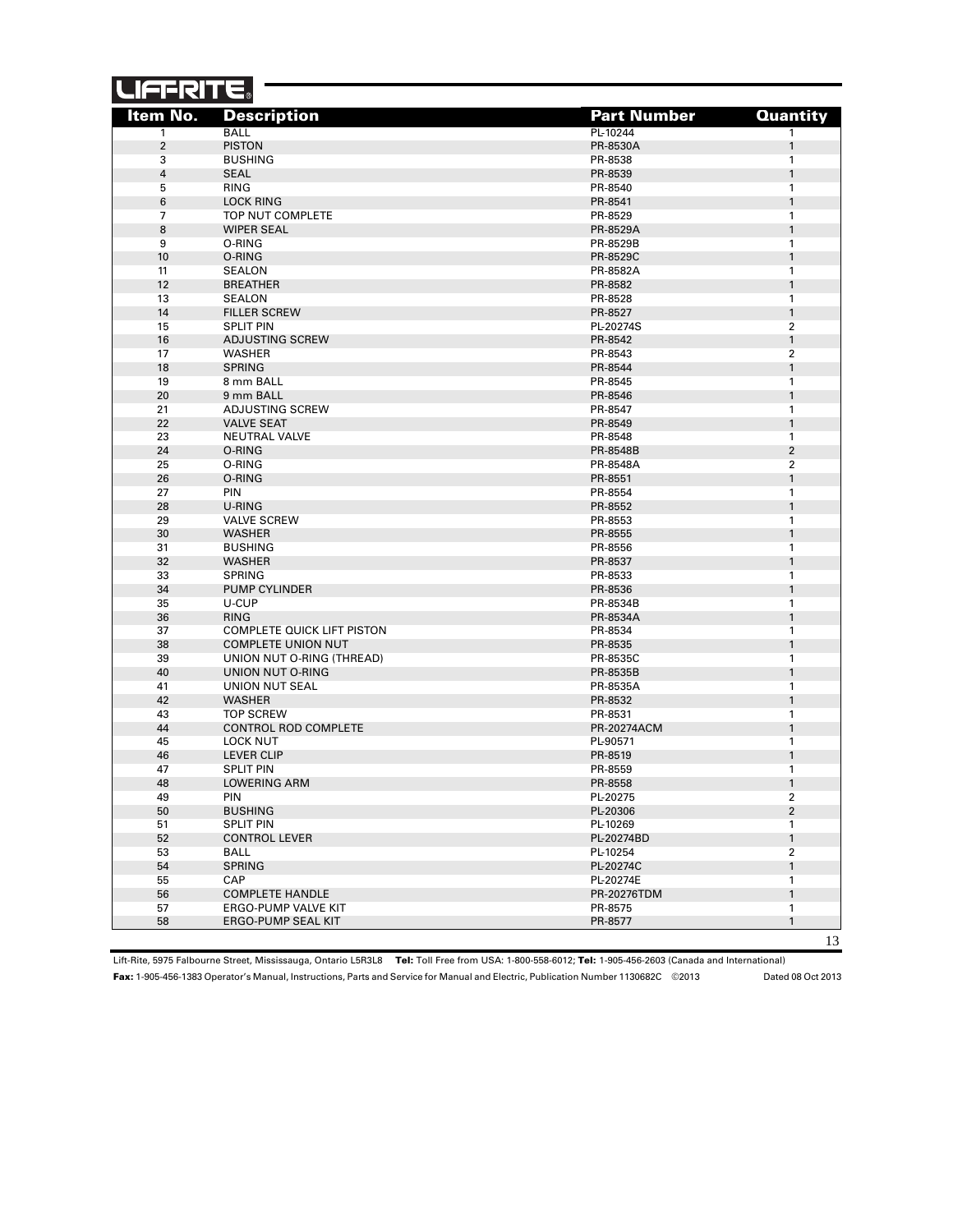## **PUMP & HANDLE ASSEMBLY ELECTRIC**



14

Lift-Rite, 5975 Falbourne Street, Mississauga, Ontario L5R3L8 **Tel:** Toll Free from USA: 1-800-558-6012; **Tel:** 1-905-456-2603 (Canada and International) Fax: 1-905-456-1383 Operator's Manual, Instructions, Parts and Service for Manual and Electric, Publication Number 1130682C ©2013 Dated 08 Oct 2013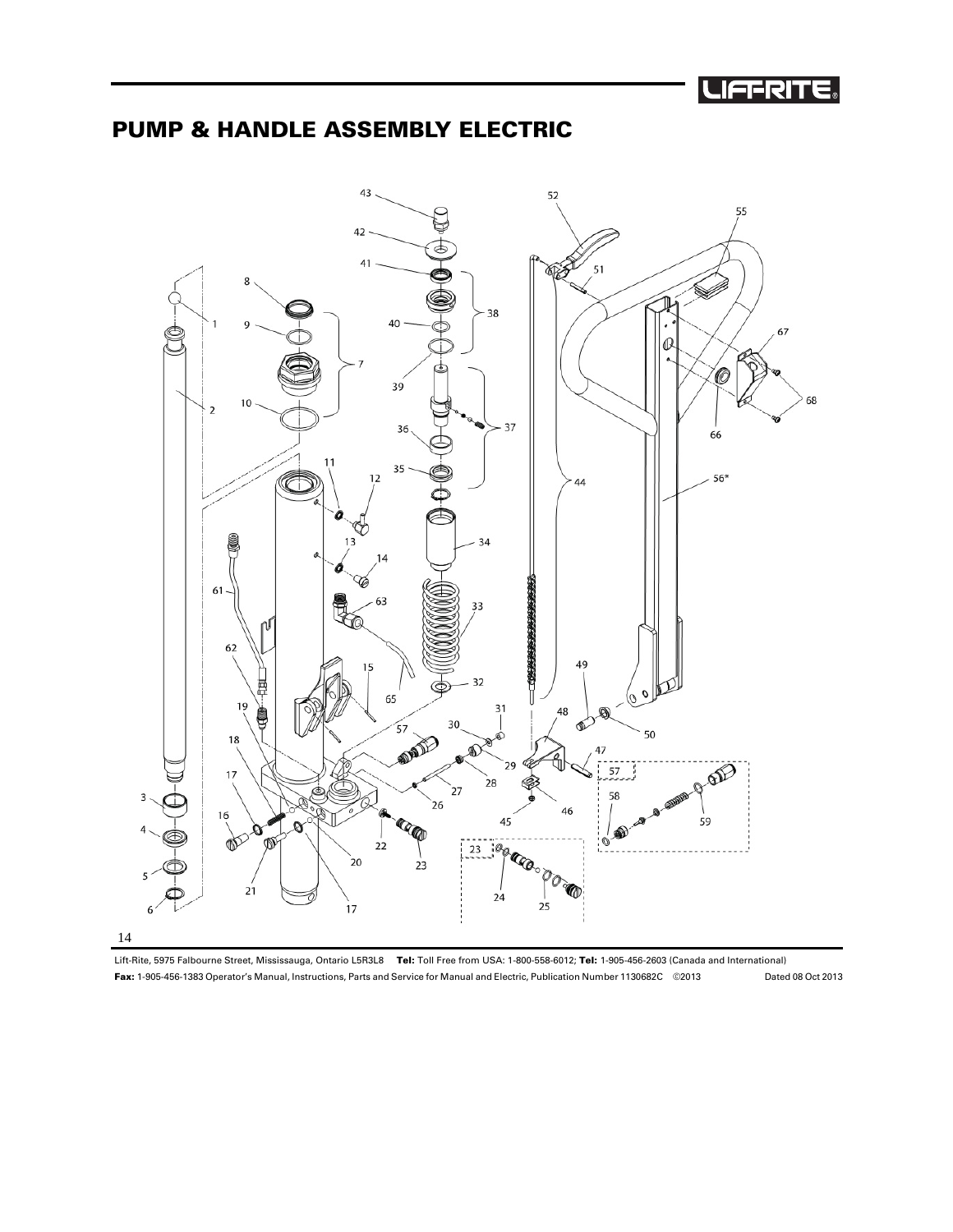## **LIFFRITE**

| <b>Item</b>    |                                   |                      |                | Item      |                                           |                      |      |
|----------------|-----------------------------------|----------------------|----------------|-----------|-------------------------------------------|----------------------|------|
| No.<br>1       | <b>Description</b><br><b>BALL</b> | Part No.<br>PL-10244 | Oty.<br>1      | No.<br>35 | <b>Description</b><br>U-CUP               | Part No.<br>PR-8534B | Qty. |
| $\overline{2}$ | <b>PISTON</b>                     | PR-8530A             | $\mathbf{1}$   | 36        | <b>RING</b>                               | PR-8534A             |      |
|                |                                   |                      |                |           | <b>COMPLETE QUICK</b>                     |                      |      |
| 3              | <b>BUSHING</b>                    | PR-8538              | 1              | 37        | <b>LIFT PISTON</b>                        | PR-8534              |      |
| 4              | <b>SEAL</b>                       | PR-8539              | 1              | 38        | <b>COMPLETE UNION</b><br><b>NUT</b>       | PR-8535              |      |
| 5              | <b>RING</b>                       | PR-8540              | 1              | 39        | <b>UNION NUT</b><br>O-RING (THREAD)       | PR-8535C             |      |
| 6              | <b>LOCK RING</b>                  | PR-8541              | 1              | 40        | <b>UNION NUT</b><br>O-RING                | PR-8535B             |      |
| 7              | <b>TOP NUT</b><br><b>COMPLETE</b> | PR-8529              | 1              | 41        | <b>UNION NUT</b><br><b>SEAL</b>           | PR-8535A             |      |
| 8              | <b>WIPER SEAL</b>                 | PR-8529A             | $\mathbf{1}$   | 42        | <b>WASHER</b>                             | PR-8532              |      |
| 9              | O-RING                            | PR-8529B             | 1              | 43        | <b>TOP SCREW</b>                          | PR-8531              |      |
| 10             | O-RING                            | PR-8529C             | $\mathbf{1}$   | 44        | <b>CONTROL ROD</b><br><b>COMPLETE</b>     | PR-20274ACM          |      |
| 11             | <b>SEALON</b>                     | PR-8582A             | 1              | 45        | <b>LOCK NUT</b>                           | PL-90571             |      |
| 12             | <b>BREATHER</b>                   | PR-8582              | $\mathbf{1}$   | 46        | <b>LEVER CUP</b>                          | PR-8519              |      |
| 13             | <b>SEALON</b>                     | PR-8528              | 1              | 47        | <b>SPLIT PIN</b>                          | PR-8559              |      |
| 14             | <b>FILLER SCREW</b>               | PR-8527              | $\mathbf{1}$   | 48        | <b>LOWERING ARM</b>                       | PR-8558              |      |
| 15             | <b>SPLIT PIN</b>                  | PL-20274S            | $\overline{2}$ | 49        | PIN                                       | PL-20275             |      |
| 16             | <b>ADJUSTING</b><br><b>SCREW</b>  | PR-8542              | $\mathbf{1}$   | 50        | <b>BUSHING</b>                            | PL-20306             |      |
| 17             | <b>WASHER</b>                     | PR-8543              | $\overline{2}$ | 51        | <b>SPLIT PIN</b>                          | PL-90569E            |      |
| 18             | <b>SPRING</b>                     | PR-8544              | $\mathbf{1}$   | 52        | <b>CONTROL LEVER</b>                      | PL-20274BD           |      |
| 19             | 8 mm BALL                         | PR-8545              | 1              | 55        | CAP                                       | PL-20274E            |      |
| 20             | 9 mm BALL                         | PR-8546              | $\mathbf{1}$   | $56*$     | <b>COMPLETE HANDLE</b>                    | PR-20276TDE          |      |
| 21             | <b>ADJUSTING</b><br><b>SCREW</b>  | PR-8547              | 1              | 57        | <b>RELIEF VALVE</b>                       | PR-8557              |      |
| 22             | <b>VALVE SEAT</b>                 | PR-8549              | 1              | 58        | O-RING                                    | PR-8557B             |      |
| 23             | <b>NEUTRAL VALVE</b>              | PR-8548              | 1              | 59        | O-RING                                    | PR-8557A             |      |
| 24             | O-RING                            | PR-8548B             | $\overline{2}$ |           |                                           |                      |      |
| 25             | O-RING                            | PR-8548A             | 2              | 61        | <b>SUCTION LINE</b>                       | 1143999              |      |
| 26             | O-RING                            | PR-8551              | $\mathbf{1}$   | 62        | <b>FITTING</b>                            | PR-8563              |      |
| 27             | PIN                               | PR-8554              | 1              | 63        | <b>ELBOW FITTING</b>                      | 1144002/001          |      |
| 28             | U-RING                            | PR-8552              | 1              |           |                                           |                      |      |
| 29             | <b>VALVE SCREW</b>                | PR-8553              | 1              | 65        | <b>RETURN LINE</b>                        | PR-8048              |      |
| 30             | <b>WASHER</b>                     | PR-8555              | 1              | 66        | <b>GROMMET</b>                            | PC-9066A             |      |
| 31             | <b>BUSHING</b>                    | PR-8556              | 1              | 67        | <b>BUTTON HOUSING</b>                     | PR-20275             |      |
| 32             | <b>WASHER</b>                     | PR-8537              | 1              | 68        | <b>MACHINE SCREWS</b>                     | 5-011-003            |      |
| 33             | <b>SPRING</b>                     | PR-8533              | 1              | 69        | ERGO-PUMP<br><b>VALVE KIT (NOT SHOWN)</b> | PR-8575              |      |
| 34             | <b>PUMP</b><br><b>CYLINDER</b>    | PR-8536              | 1              | 70        | ERGO-PUMP<br><b>SEAL KIT (NOT SHOWN)</b>  | PR-8577              |      |

Lift-Rite, 5975 Falbourne Street, Mississauga, Ontario L5R3L8 **Tel:** Toll Free from USA: 1-800-558-6012; **Tel:** 1-905-456-2603 (Canada and International)

Fax: 1-905-456-1383 Operator's Manual, Instructions, Parts and Service for Manual and Electric, Publication Number 1130682C ©2013 Dated 08 Oct 2013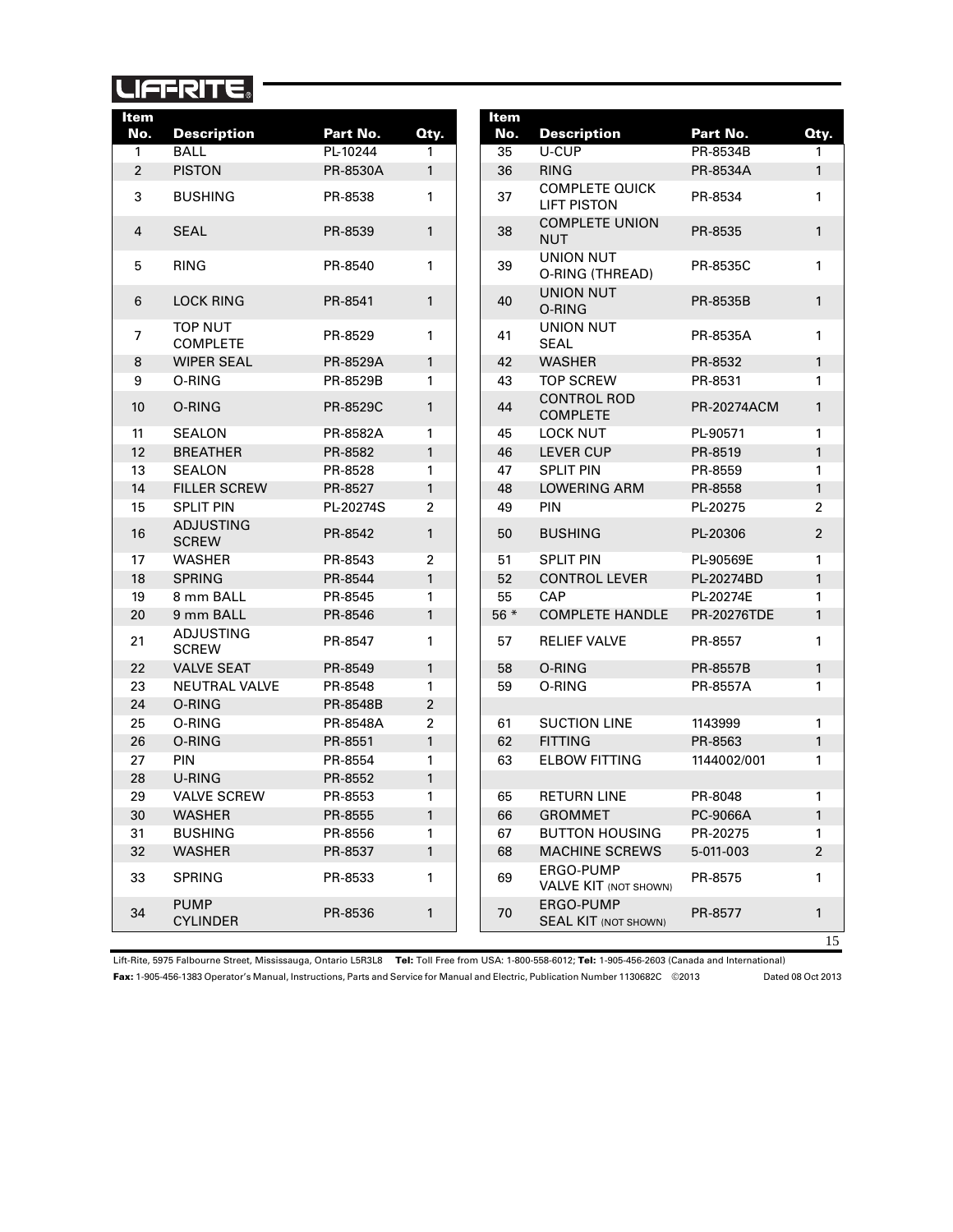## **ELECTRICAL COMPONENTS**



Lift-Rite, 5975 Falbourne Street, Mississauga, Ontario L5R3L8 **Tel:** Toll Free from USA: 1-800-558-6012; **Tel:** 1-905-456-2603 (Canada and International) Fax: 1-905-456-1383 Operator's Manual, Instructions, Parts and Service for Manual and Electric, Publication Number 1130682C ©2013 Dated 08 Oct 2013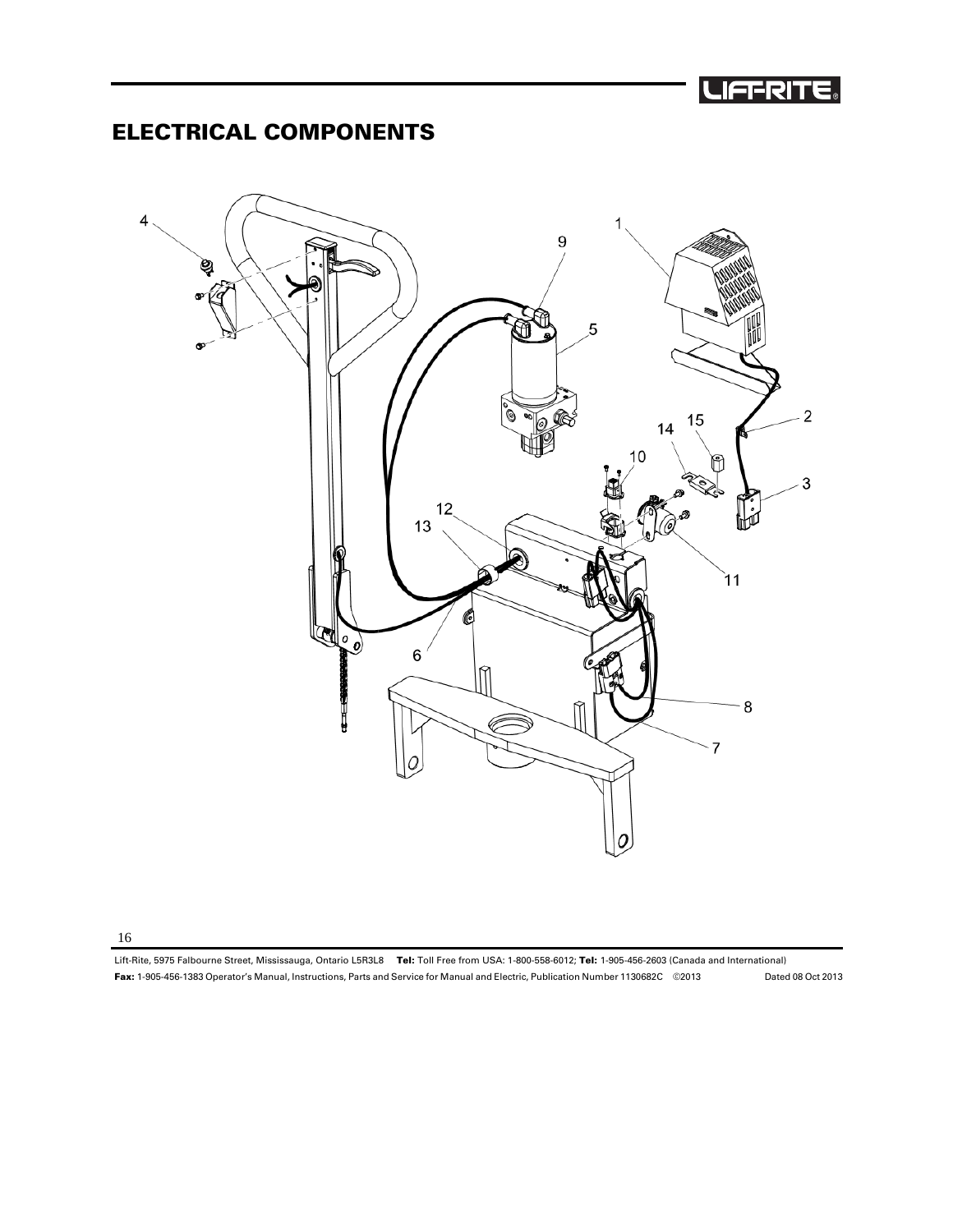## **LIFFRITE**

| Item No.       | <b>Description</b>                  | <b>Part Number</b> | <b>Quantity</b>         |
|----------------|-------------------------------------|--------------------|-------------------------|
| 1              | <b>BATTERY CHARGER</b>              | 1134731            | 1                       |
| $\mathfrak{p}$ | <b>CABLE CLAMP</b>                  | 1-074-087/005      | 1                       |
| 3              | <b>CONNECTOR COMPLETE WITH LUGS</b> | 49854-09           | 3                       |
| $\overline{4}$ | <b>LIFT BUTTON</b>                  | PC-3017            | 1                       |
| 5              | <b>HYDRAULIC POWER PACK</b>         | 1160927/001        | 1                       |
| 6              | <b>HARNESS (MAIN)</b>               | 1130733            | 1                       |
| 7              | 14 IN. BATTERY CABLE                | 1099187/018        | 1                       |
| 8              | 20.5 IN. BATTERY CABLE              | 1099187/019        | 1                       |
| 9              | <b>TERMINAL COVER</b>               | 301253-000         | $\overline{\mathbf{c}}$ |
| 10             | <b>REMOTE CONNECTOR/HARNESS</b>     | 1130732            | 1                       |
| 11             | <b>SOLENOID</b>                     | 22226-02           | 1                       |
| 12             | <b>GROMMET</b>                      | 11813-23           | $\mathfrak{p}$          |
| 13             | <b>CABLE CLAMP</b>                  | 15677-11           | 1                       |
| 14             | <b>FUSE</b>                         | 590-587/105        | 1                       |
| 15             | <b>STANDOFF</b>                     | 307371-000         |                         |
| 17             | <b>DESCENT VALVE (NOT SHOWN)</b>    | PR-8574            |                         |

Lift-Rite, 5975 Falbourne Street, Mississauga, Ontario L5R3L8 **Tel:** Toll Free from USA: 1-800-558-6012; **Tel:** 1-905-456-2603 (Canada and International) Fax: 1-905-456-1383 Operator's Manual, Instructions, Parts and Service for Manual and Electric, Publication Number 1130682C ©2013 Dated 08 Oct 2013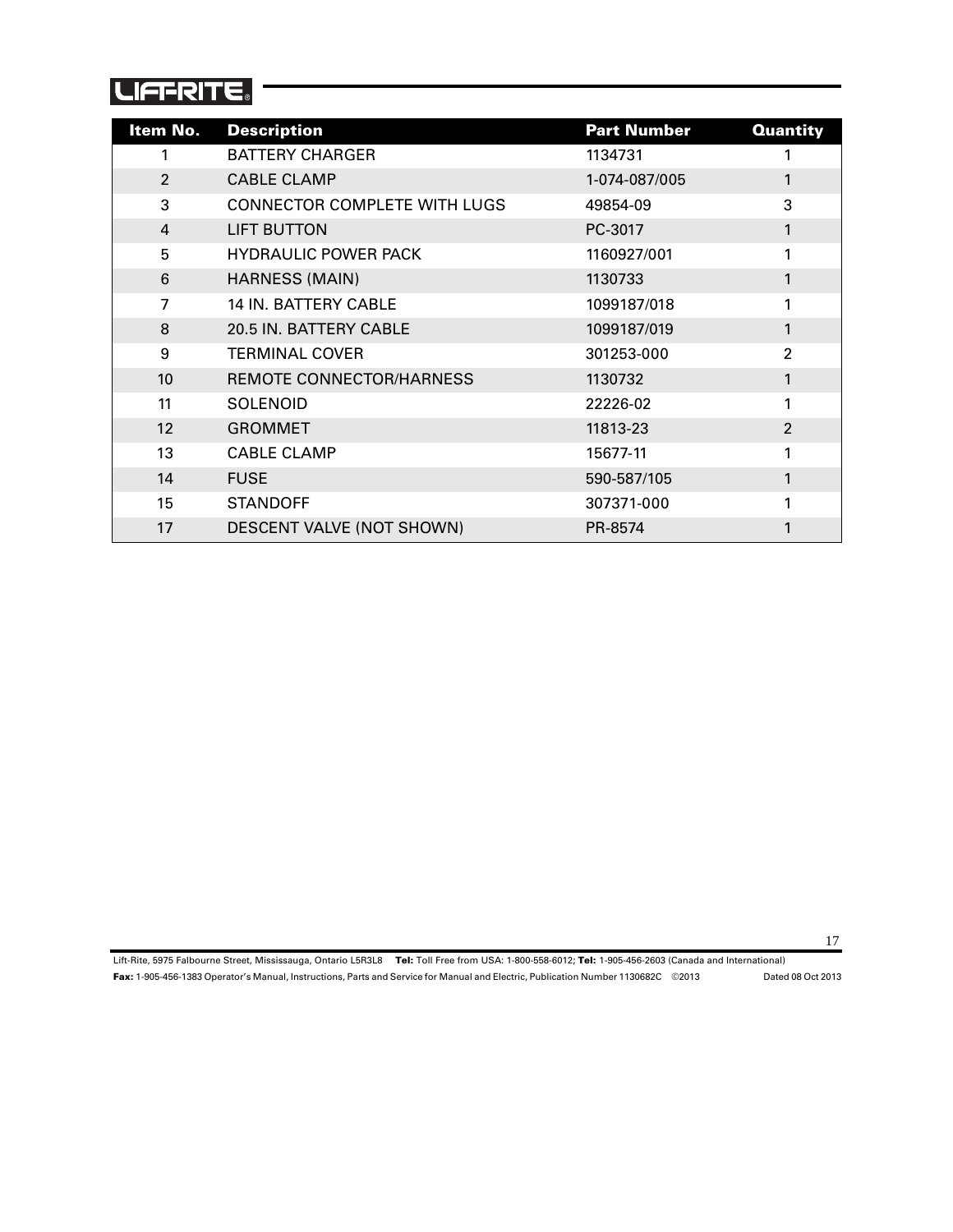

## **ERGONOMIC 3000 WARRANTY**

The Lift-Rite Ergonomic 3000 is warranted against defects in materials and workmanship for a period of one (1) year from date of installation for non-wearable components and for three (3) months for wearable components from date of installation.

Wearable Components include but are not limited to:

- Wheels, Rollers, and Bearings
- Non-Stationary Hoses and Cables
- Oilite Bearings and Bushings

Components found to be defective by an authorized Lift-Rite Sales and Service Center during the warranty period will be replaced or repaired as indicated above. Replacement components installed during the defined period set forth above, are warranted for the balance of the applicable truck warranty period, or 90 days, whichever is longer. Additionally, freight charges for parts involved in the replacement or repair of a defective component will be paid by Lift-Rite, provided that the replacement or repair is made by an authorized Lift-Rite Sales and Service Center. Local taxes, if any, are excluded.

This warranty is void in the event of defects or damage caused by misuse, abuse, or accident.

This warranty does not cover oil leaks, adjustments, or loose hardware.

Lift-Rite reserves the right to make changes and improvements in design without making changes to previously manufactured vehicles.

Notwithstanding any other language contained herein, this warranty is expressly voided without any further notice if any modification is made to the Lift-Rite equipment, or if additional components or devices are added to the Lift-Rite equipment, without prior approval having been granted in writing by Lift-Rite.

**THIS WARRANTY IS IN LIEU OF ALL OTHER WARRANTIES, EXPRESSED, IMPLIED, OR STATUTORY. THERE ARE NO WARRANTIES OF MERCHANTABILITY OR FITNESS FOR A PARTICULAR PURPOSE. In no event shall Lift-Rite be liable for incidental, special, or consequential damages.**

18